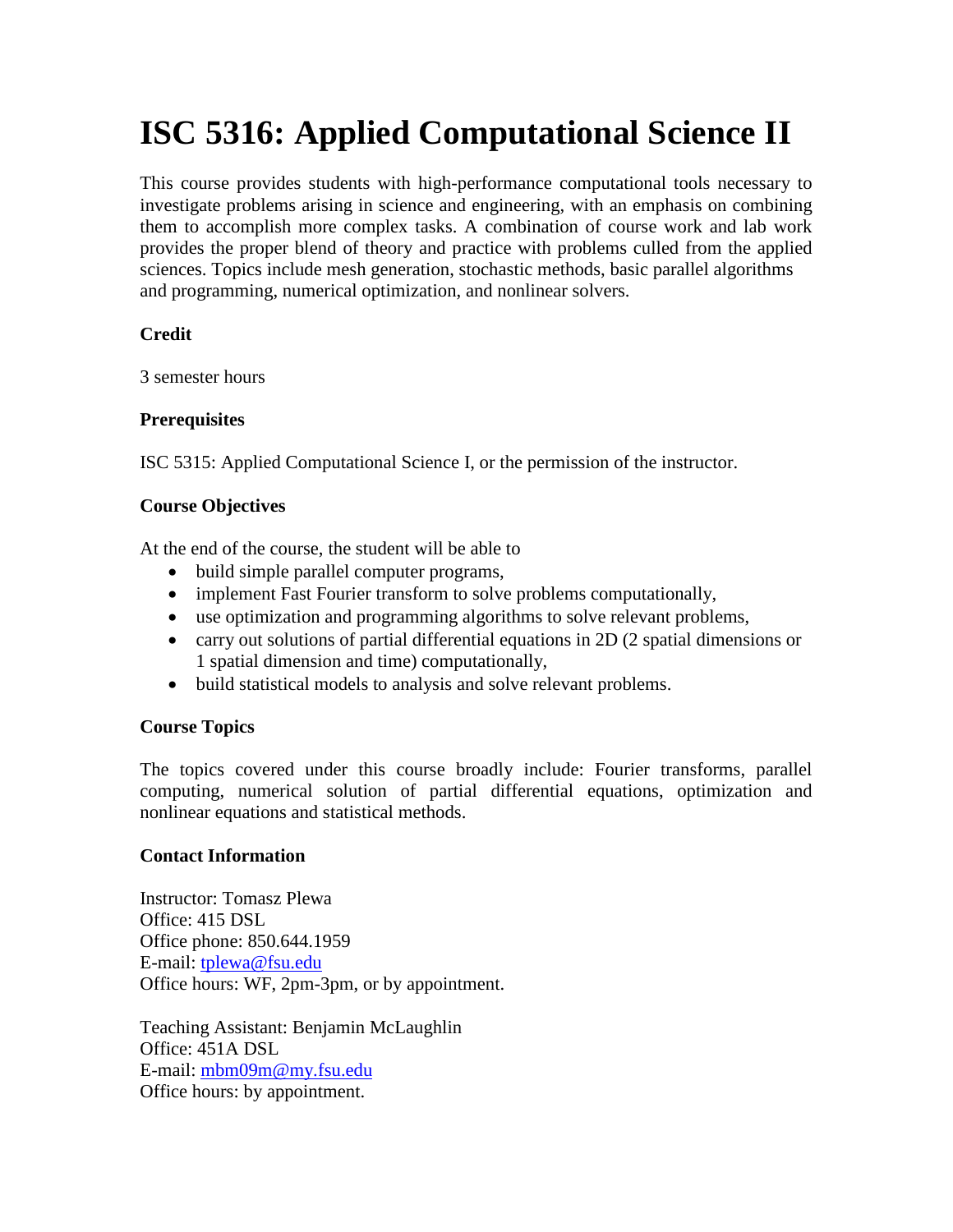#### **Homework Submission**

Each homework assignment or project must be submitted as a single pdf document via email to TA [\(bm09m@fsu.edu\)](mailto:bm09m@fsu.edu) with a copy to the Instructor [\(tplewa@fsu.edu\)](mailto:tplewa@fsu.edu).

# **Grading**

The course grade will be based on class tests (3 in total, 45%), computer laboratory homework assignments (50%), and ad hoc essays (5%). Because the laboratory and homework effort is substantial, no mid-term or final exams will be given. Late homework submissions will be subject of 10% points reduction per day, with maximum of 50% points reduction.

The scale for the grades will be A (90-100%), A- (87-89%), B+ (83-86%), B (77-82%), B- (73-76%), C+ (69-72%), C (63-68%), C- (59-62%), D+ (55-58%), D (50-54%), and F  $(<50\%)$ .

# **Textbooks**

Required: E. Ward Cheney, David R. Kincaid, *Numerical Mathematics and Computing* (Cengage Learning), 2012,  $7<sup>th</sup>$  edition, ISBN-10: 1133103715, ISBN-13: 978-1133103714

Choice: Michael T. Heath, *Scientific Computing: An Introductory Survey* (The McGraw-Hill Companies, Inc.), 2002, 2<sup>nd</sup> edition, ISBN-10: 0072399104, ISBN-13: 978-0072399103

Choice: R. J. Barlow, Statistics: A Guide to the Use of Statistical Methods in the Physical Sciences (Wiley), 1993, ISBN-10: 0471922951, ISBN-13: 978-0471922957

# **Website**

https://campus.fsu.edu/webapps/blackboard/execute/courseMain?course\_id=\_6401317\_1

# **University Attendance Policy**

Excused absences include documented illness, deaths in the family and other documented crises, call to active military duty or jury duty, religious holy days, and official University activities. These absences will be accommodated in a way that does not arbitrarily penalize students who have a valid excuse. Consideration will also be given to students whose dependent children experience serious illness.

# **Academic Honor Policy**

The Florida State University Academic Honor Policy outlines the University's expectations for the integrity of students' academic work, the procedures for resolving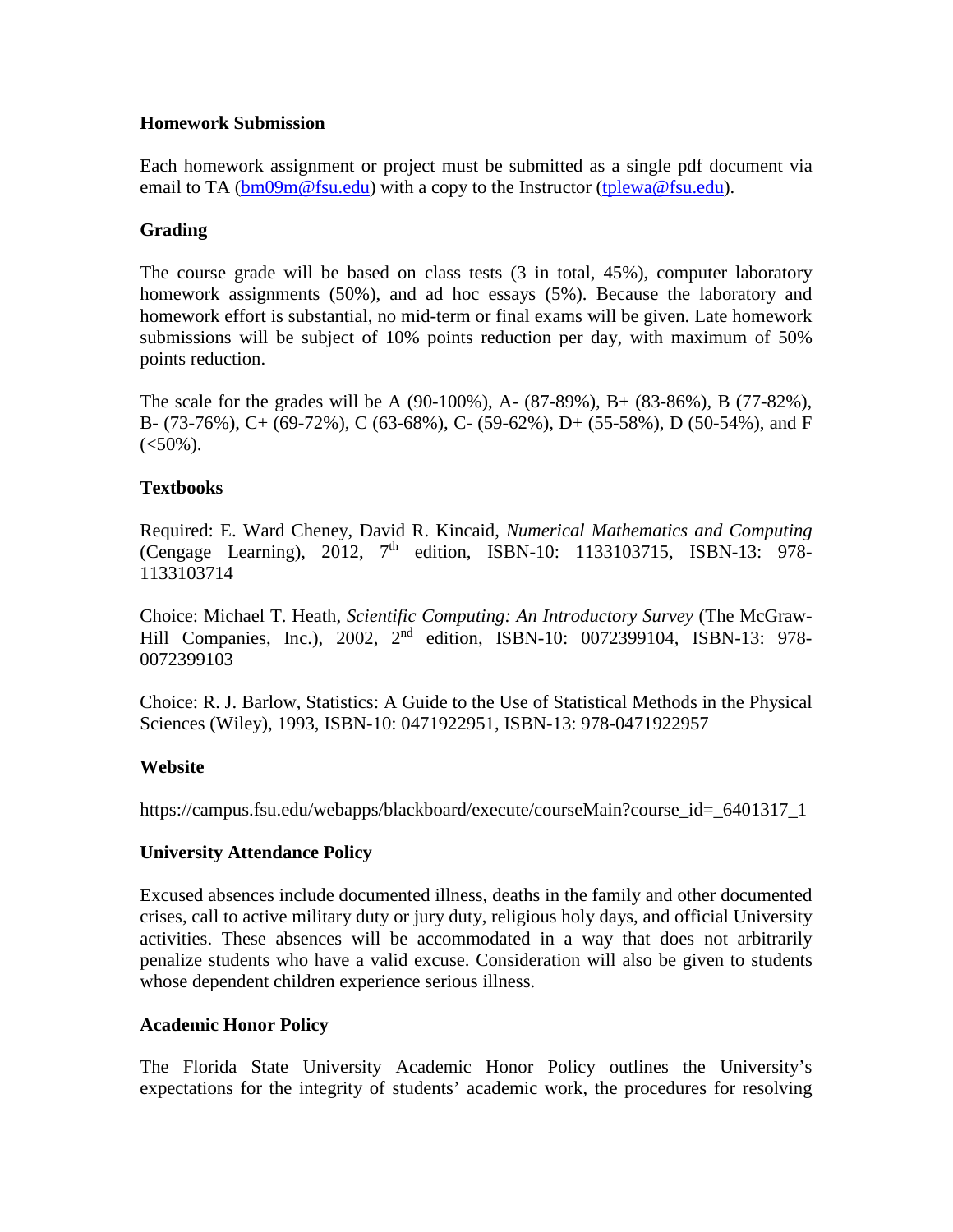alleged violations of those expectations, and the rights and responsibilities of students and faculty members throughout the process. Students are responsible for reading the Academic Honor Policy and for living up to their pledge to ". . . be honest and truthful and . . . [to] strive for personal and institutional integrity at Florida State University." (Florida State University Academic Honor Policy, found at [http://dof.fsu.edu/honorpolicy.htm.](http://dof.fsu.edu/honorpolicy.htm))

#### **Americans With Disabilities Act**

Students with disabilities needing academic accommodation should: (1) register with and provide documentation to the Student Disability Resource Center; and (2) bring a letter to the instructor indicating the need for accommodation and what type. This should be done during the first week of class.

This syllabus and other class materials are available in alternative format upon request.

For more information about services available to FSU students with disabilities, contact the: Student Disability Resource Center 874 Traditions Way 108 Student Services Building Florida State University Tallahassee, FL 32306-4167 (850) 644-9566 (voice) (850) 644-8504 (TDD) [sdrc@admin.fsu.edu](mailto:sdrc@admin.fsu.edu) <http://www.disabilitycenter.fsu.edu/>

# **Free Tutoring from FSU**

For tutoring and writing help in any course at Florida State University, visit the Academic Center for Excellence (ACE) Tutoring Services' comprehensive list of tutoring options - see [http://ace.fsu.edu/tutoring o](http://ace.fsu.edu/tutoring)r contact [tutor@fsu.edu f](mailto:tutor@fsu.edu)or more information. High-quality tutoring is available by appointment and on a walk-in basis. These services are offered by tutors trained to encourage the highest level of individual academic success while upholding personal academic integrity.